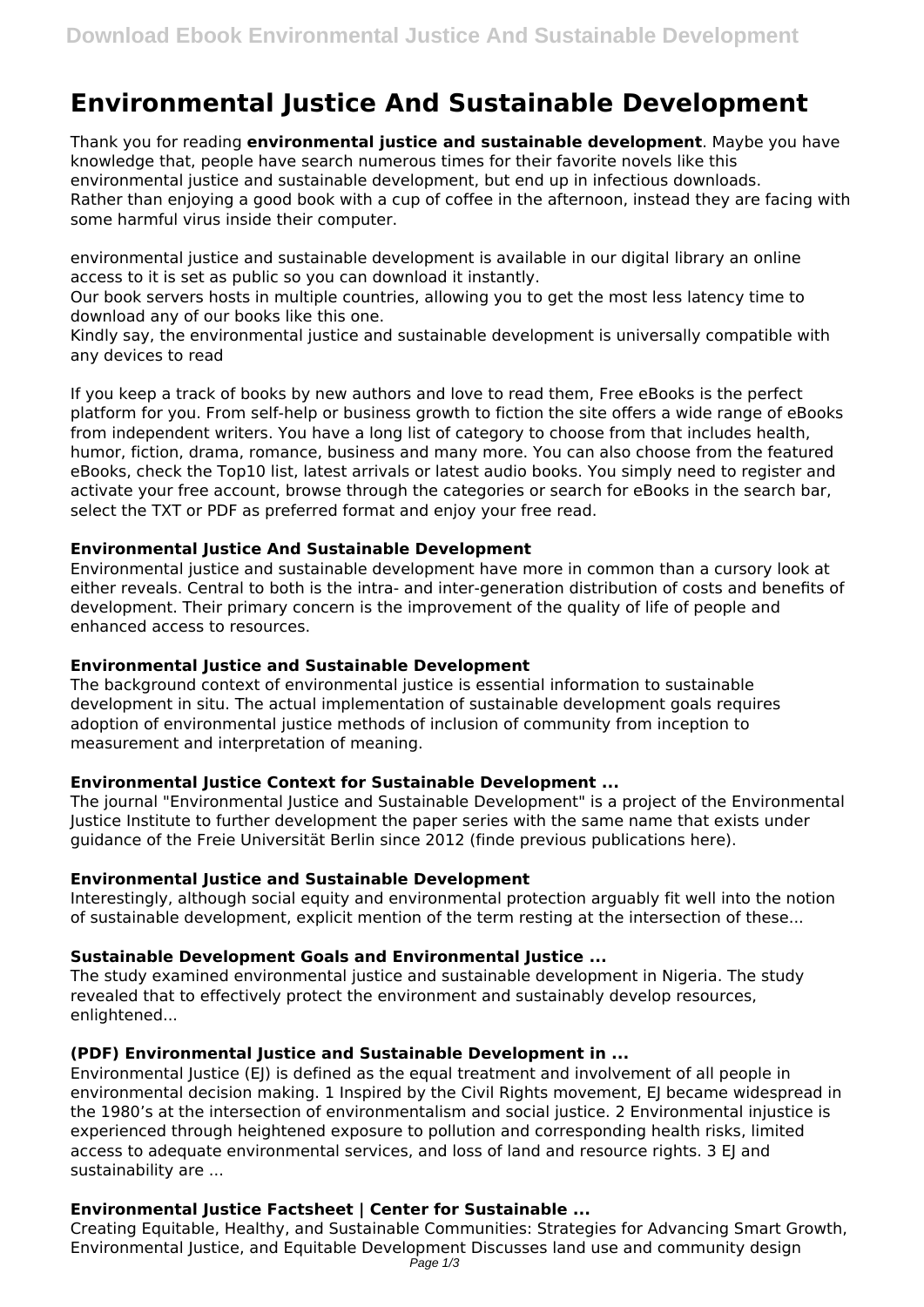strategies that community-based organizations, local and regional decision-makers, developers, and other stakeholders can use to build healthy, sustainable, and inclusive neighborhoods.

# **Equitable Development and Environmental Justice | US EPA**

The Sustainable Development Goals: Our Framework for COVID-19 Recovery ... Climate justice "insists on a shift from a discourse on greenhouse gases and melting ice caps into a civil rights ...

## **Climate Justice – United Nations Sustainable Development**

Established in statute, the Commission on Environmental Justice & Sustainable Communities (CEJSC) is charged with the following responsibilities: Advise State government agencies on EJ. Analyze the effectiveness of State and local government laws and policies to address issues of EJ and sustainable communities.

# **Commission on Environmental Justice & Sustainable Communities**

Creating Equitable, Healthy, and Sustainable Communities: Strategies for Advancing Smart Growth, Environmental Justice, and Equitable Development (2013) aims to build on past successes and offer low-income, minority, tribal, and overburdened communities approaches to shape development that respond to their needs and reflect their values.

# **Creating Equitable, Healthy, and Sustainable Communities ...**

Environmental Gentrification. "Environmental gentrification" is the process whereby the seemingly progressive discourse of urban sustainability is used to drive up property values and displace lowincome residents. The success of environmentalists' push for "greener" practices, environmental justice activists' demands to clean up long polluted and ignored neighborhoods, and the push for more community input has led to more efforts for ecologically responsible urban development.

# **Environmental Gentrification – Critical Sustainabilities**

Criminal justice pays a role in the effort to attain sustainable development because the limitations of market based decision making necessitate a role for law and regulation in addressing environmental degradation. Sustainable development itself is relevant to the general discussion of crime.

## **Sustainable economic development: A criminal justice ...**

Environmental Justice and Sustainable Development Lago da Princesa, Ilha de Algodoal/Maiandeua, Federal State of Pará, Brazil – September 2010 Source: Author's data Every moment has led to this moment. We are the ones we've been waiting for. Together we can create a better world. Robert Alan Silverstein Second and revised Edition (August 2012)

## **Environmental justice and sustainable development**

Sustainable Development ("SD")--an expression of distributive justice--is the foundational premise of international energy and environmental law.

## **"Energy Justice and Sustainable Development" by Lakshman ...**

The Department of Justice supports the Federal Sustainable Development Strategy goal of Low-Carbon Government through actions identified in its three-year Departmental Sustainable Development Strategy. Justice's Departmental and SD Practices: Activities and Commitments Related to Strategic Environmental Assessment (SEA) Relevant Resources

## **Sustainable Development - justice.gc.ca**

JSA's unique niche focuses on using alternative dispute resolution techniques in public policy, civic engagement and organizational development processes related to achieving sustainable community development, environmental justice and smart growth.

## **Justice & Sustainability Associates**

Environmental rule of law is central to sustainable development. It integrates environmental needs with the essential elements of the rule of law, and provides the basis for improving environmental governance. It highlights environmental sustainability by connecting it with fundamental rights and obligations.

## **Environmental Rule of Law | UNEP - UN Environment Programme**